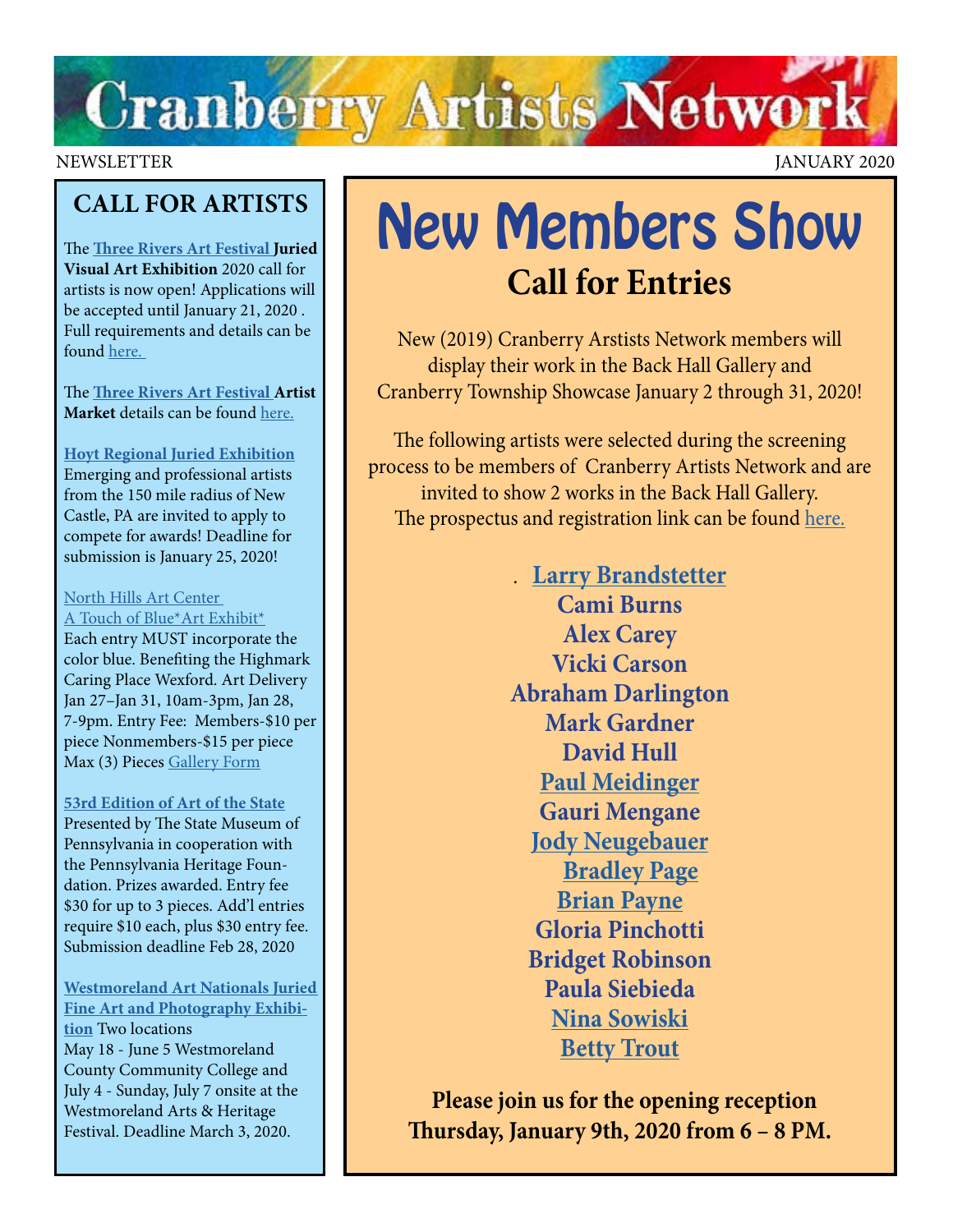### **CRANBERRY ARTISTS NETWORK 2020 CALENDAR OF EVENTS**

| Feb 4             | First Tuesday figure drawing                  |
|-------------------|-----------------------------------------------|
|                   | 10am-1pm council chambers                     |
| Feb 20            | Artwork drop off for 20/20                    |
|                   | Vision Spring show 4-7pm                      |
| Feb 27            | Opening reception for                         |
|                   | Vision Spring show 6-8 pm.                    |
| Mar 3             | First Tuesday figure drawing                  |
|                   | 10am-1pm council chambers                     |
| Mar 26            | 20/20 Vision show ends,                       |
|                   | artwork pick up 4-7pm                         |
|                   |                                               |
| Apr 7             | First Tuesday figure drawing                  |
|                   | 10am-1pm council chambers                     |
| Apr <sub>20</sub> | New Member Screening                          |
|                   | 5-8 pm                                        |
| May               | Plein Air Painting starts                     |
| May 5             | First Tuesday figure drawing                  |
|                   | 10am-1pm council chambers                     |
| May 7             | <b>General Membership Meeting</b>             |
|                   | $6-8$ pm                                      |
| Jun               | Plein Air Painting                            |
| Jun <sub>2</sub>  | First Tuesday figure drawing                  |
|                   | 10am-1pm council chambers                     |
| Jul               | Plein Air Painting                            |
| Jul 6             | Artwork drop off for Martinis                 |
|                   | with Monet Art Expo 4-7pm                     |
| Jul 7             | First Tuesday figure drawing                  |
|                   | 10am-1pm council chambers                     |
| Jul 8             | <b>Opening Reception for Martinis</b>         |
|                   | with Monet Art Expo 7-9pm                     |
|                   |                                               |
| Jul 9-11          | <b>Community Days</b>                         |
| Aug               | Plein Air Painting                            |
| Aug 4             | First Tuesday figure drawing                  |
|                   | 10am-1pm council chambers                     |
| Aug 20            | Martini show ends and art                     |
|                   | pick up 4-7pm                                 |
| Sep               | Plein Air Painting                            |
| Sep 1             | First Tuesday figure drawing                  |
|                   | 10am-1pm council chambers                     |
| Oct 6             | First Tuesday figure drawing                  |
|                   | 10am-1pm council chambers                     |
| Oct 19            | New Member Screening                          |
|                   | 5-8pm                                         |
| Nov 9             |                                               |
|                   |                                               |
|                   | Holiday show art drop off                     |
|                   | 4-7pm                                         |
| Nov 10            | <b>Holiday Show starts</b>                    |
| Nov 10            | First Tuesday figure drawing                  |
|                   | on second Tuesday because                     |
|                   | of Election Day                               |
| Novr 1            | Opening reception for Holiday                 |
|                   | show 6-8pm                                    |
| Dec 1             | First Tuesday figure drawing                  |
|                   | 10am-1pm council chambers                     |
| Dec 3             | <b>General Membership Meeting</b><br>6:30-9pm |

Dec 17 Holiday show ends, artwork pick up 4-7pm

# **Cranberry Artists Network**

### **JANUARY FEATURED ARTISTS [ELIZABETH \(BETTY\) ASCHE DOUGLAS](http://douglasartgallery.com/index.html)**



Elizabeth (Betty) Asche Douglas is owner and principal artist of Douglas Art Gallery. Twelve art books/catalogs have published images/ articles about her work since 2005. The America Jewish Museum's catalog of the 2011 "Legacy of a Painter" exhibition included her work, as did "Common Ground," the catalog of the 2011-2012 exhibition at Pittsburgh's August Wilson Center and those for Merrick Masters regional biennials of 2012, 2014, 2016 & 2018 in New Brighton, PA. In 2015, she had a page in Seton Hill University's catalog for the Society of Sculptors' 80th Anniversary.

Elizabeth launched her career with a BFA in painting & design from Carnegie Institute of Technology (now Carnegie Mellon University), more than a half century ago with a prize-winning entry in the Associated Artists of Pittsburgh's 42nd annual at the Carnegie Museum of Art. She earned a Master's degree in art history at the University of Pittsburgh and did additional study at the University of Pennsylvania. She works in a variety of art forms, media and styles.

Asche Douglas's artistic [resume i](http://douglasartgallery.com/resume.html)ncludes awards distinctions, solo exhibitions and inclusion in invitational and juried exhibitions throughout the U.S. Her professional career is archived in the National Museum of Women in the Arts, Washington, D.C. Her biography is referenced in the 2016 edition of Who's Who in America, Who's Who in the World, Who's Who Among African Americans, Who's Who in the East; the National Registry of Who's Who; the International Directory of Women in the Arts; Outstanding Educators of American; The International Biographical Centre, Cambridge, U.K.; Outstanding Achievers of the 21st Century. Her work is included in public and private collections throughout the U.S. and abroad, as well as represented in several major slide registries around the country.

<http://douglasartgallery.com/> elizab@douglasartgallery.com eabetdouglas@verizon.net

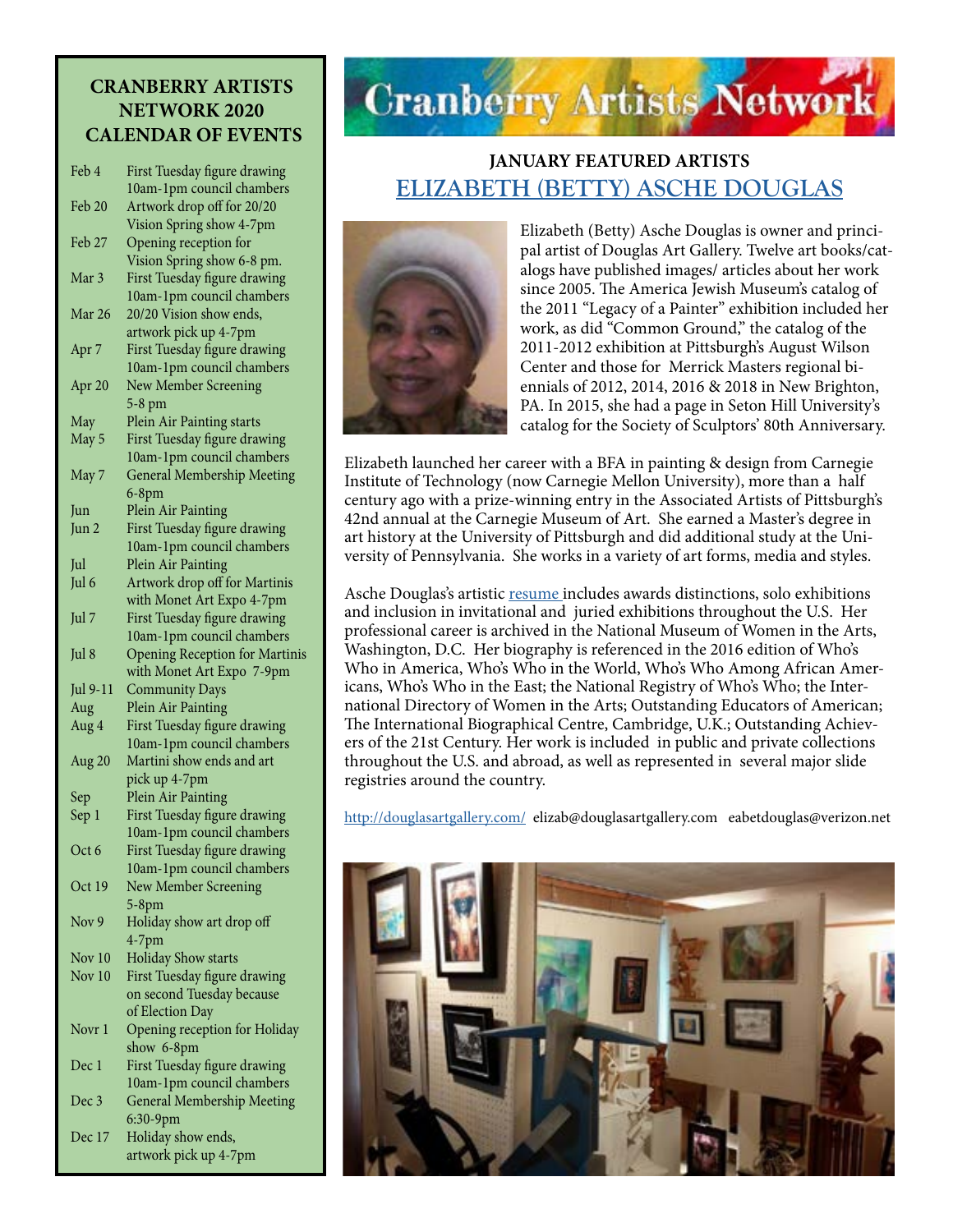# **Cranberry Artists Network**





*Dear Members,* 

*CAN Membership Dues are DUE!*

*Our CAN dues run from January through December 31. So as of January 1, your dues for 2020 will come due. Active members must pay yearly dues of \$25 by January 31. If a couple are both members of CAN, their membership is \$40. After January 31, the active member's dues will increase by \$5 to \$30; couples will increase to \$45. Nonpayment of dues by March 31 will result in loss of membership. Active members who have lost their membership for nonpayment of dues will need to go through the screening process to be reinstated as an active member again.*

*You can mail check payable to Cranberry Artists Network to the following address:*

> *Cranberry Artists Network c/o Marcy Bogdanich PO BOX 174 Mars, Pa 16046*

*Thank you, Mary Jane Hadley Membership Chair*

> **• Networking Opportunities • Member Only Shows featuring member artwork • Life Model Drawing, Plein Air Painting, Classes & More!**



**Cranberry Artists Network Back Hall Gallery and Glass Case Show Schedule** 

Back hall gallery artists please send Kathy Bischak your bios, headshot/photo, photos of artwork, website and contact info now so she can prepare press releases in advance.

> January 2020 **New Members Show**

February 2020 **[Thomas D'Andrea](http://www.706photo.com)**

March 2020 **[Alicia Stankay](https://www.facebook.com/alicia.stankay)**

April 2020 **[Monica Hietsch](https://www.monicahietsch.com/)**

May 2020 **Krishna Rathod**

June 2020 **[C. Keith Jones](http://ckeithjonesartist.com/)**

July/August 2020 **Figure Drawing Show**

> September 2020 **[Colin Richards](https://www.colinrichardsart.com/)**

October 2020 **[Roc Prolongo](https://www.rocprologo.com/)**

November/December 2020 **Annual Holiday Show**

> January 2021 **New Member Show**

February 2021 **[Abraham Darlington](https://www.facebook.com/abraham.darlington)**

> March 2021 **[Bradley Page](https://fireandfumes.com/)**

April 2021 **Marge Gardner**

Please contact Vickie Schilling, exhibitions chair with any questions Shows@cranarts.com